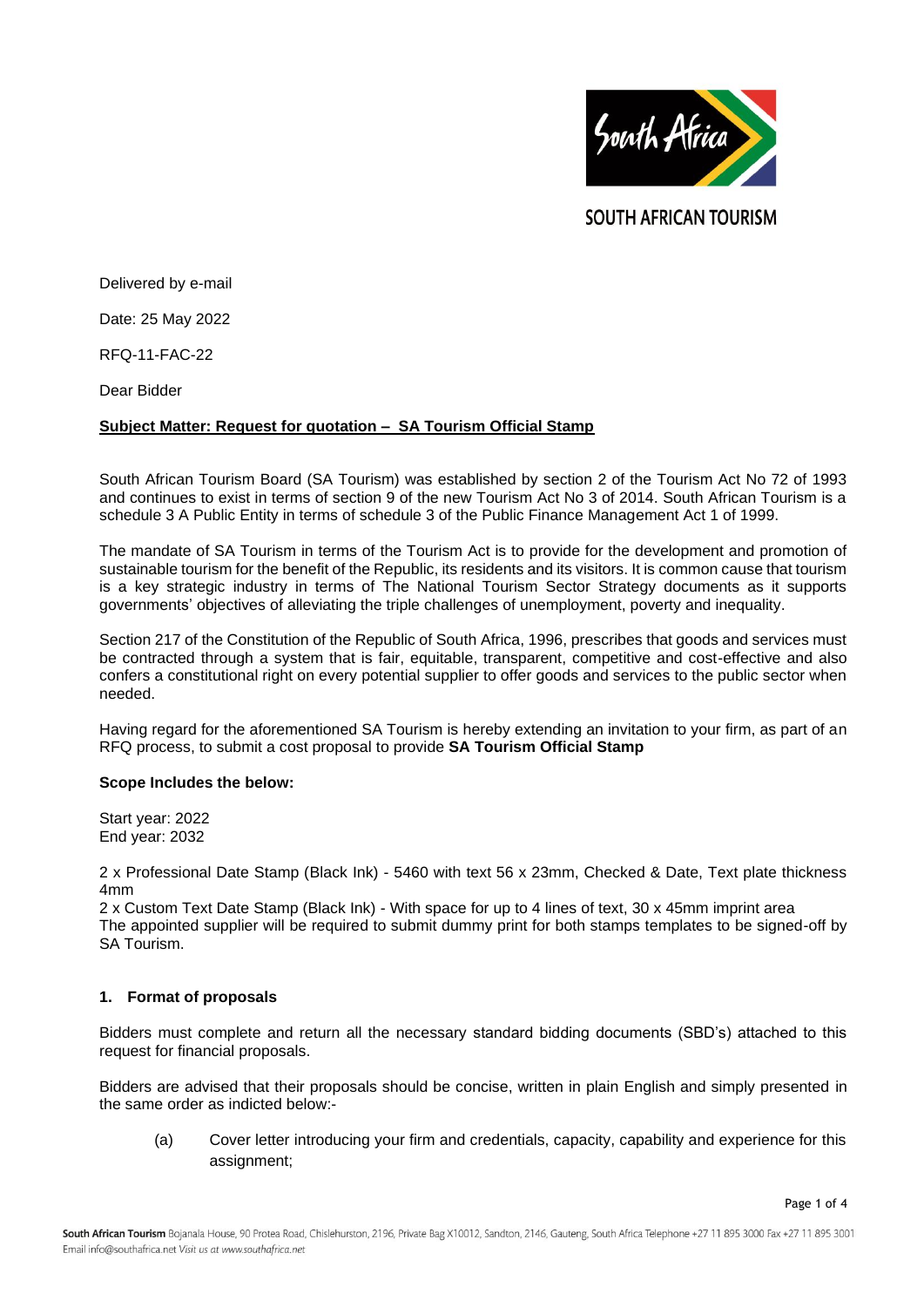- (b) National Treasury Centralized Supplier Database (CSD) registration summary report with a valid tax status;
- (c) Valid certified copy of B-BBEE certificate;
- (d) Bidders must have specific experience and submit at least three recent references (in a form of written proof(s) on their client's letterhead including relevant contact person(s), office telephone & fax number, website and email address) where similar work were undertaken.
- (e) Overview of the methodology your firm will apply for this assignment;
- (f) Project/assignment approach and plan which outlines the activities to be undertaken during the process;
- (g) Outline of the qualifications and related experience of the proposed resources that will be assigned to the matter;
- (h) Financial proposal to deliver the assignment including any other cost SA Tourism should be aware off for the successful completion of the assignment;
- (i) Declaration of Interest SBD 4;
- (j) Preference Point Claim Form SBD 6.1;
- (k) Declaration of Bidder's Past Supply Chain Management Practices SBD 8; and
- (l) Independent Bid Determination SBD 9.

# **2. Evaluation Method**

The cost proposals will be evaluated on comparative price and B-BBEE level of contribution, using the 80/20 preference point system contemplated in the Preferential Procurement Regulations 2017 where 80 points will be awarded for price while 20 points will be allocated for preference points for BBBEE as prescribed in the regulations

The points for functionality and the points for B-BBEE level of contribution will be added together and the proposal from the bidder which meets the highest score will be deemed the preferred proposal.

Points for B-BBEE level of contribution will be awarded in accordance with the below table:-

| <b>B-BBEE</b> Status<br>of<br>Level<br><b>Contributor</b> | <b>Number of Points</b> |
|-----------------------------------------------------------|-------------------------|
|                                                           | 20                      |
| 2                                                         | 18                      |
| 3                                                         | 14                      |
| 4                                                         | 12                      |
| 5                                                         | 8                       |
| 6                                                         | 6                       |
|                                                           | Δ                       |
| 8                                                         | 2                       |
| Non-compliant contributor                                 |                         |

Bidders are required to submit proof of B-BBEE Status Level of contributor. Proof includes original and valid B-BBEE Status Level Verification Certificates issued by a SANAS credited agency or certified copies thereof together with their price quotations, to substantiate their B-BBEE rating claims.

In terms of the Generic Codes of Good Practice, an enterprise including a sole propriety with annual total revenue of R10 million or less qualifies as an EME. An EME is required to submit a sworn affidavit confirming their annual total revenue of R10 million or less and level of black ownership to claim points as prescribed by regulation 6 and 7 of the Preferential Procurement Regulations 2017.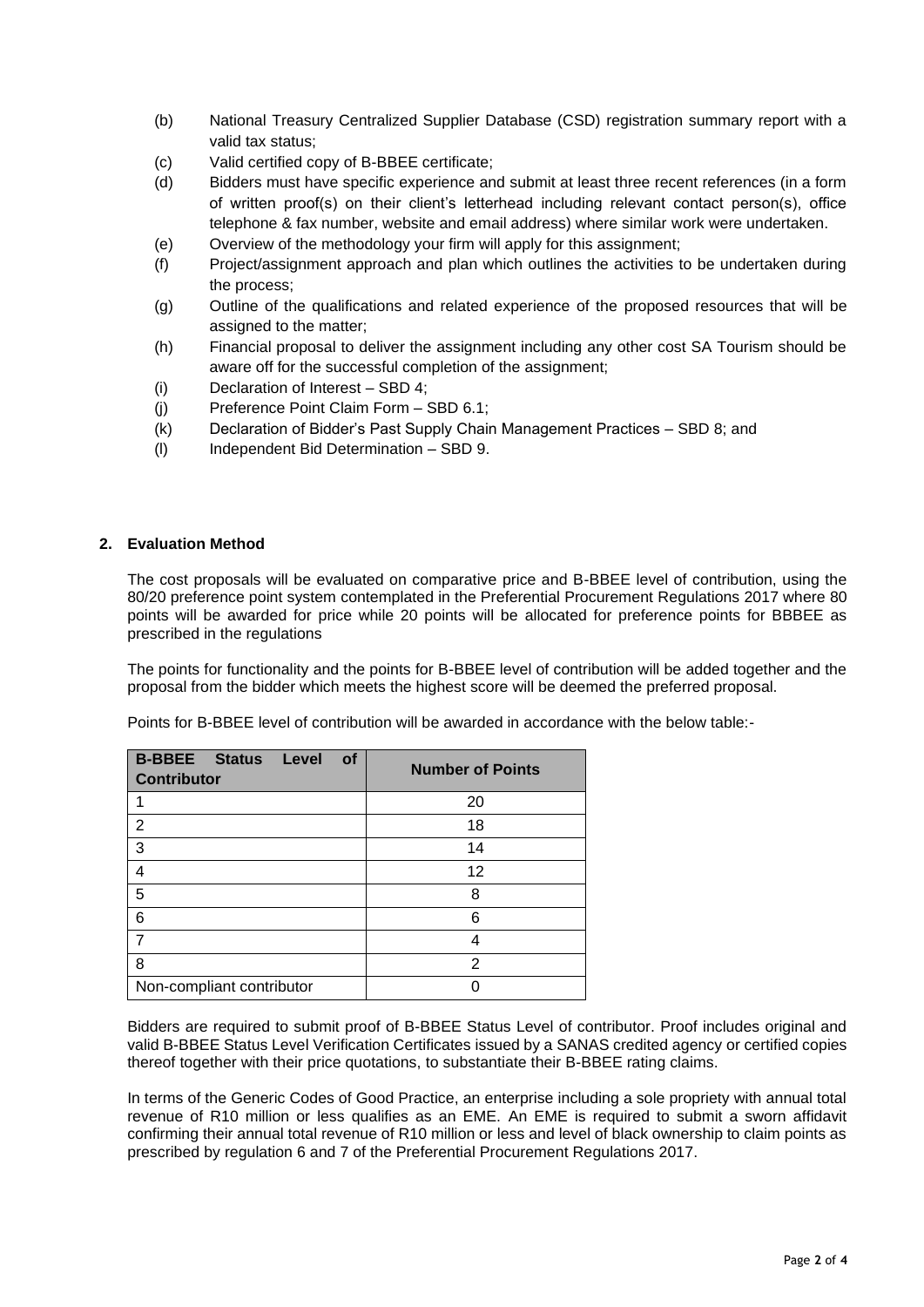The Codes define a QSE as any enterprise with annual total revenue of between R10 million and R50 million. A QSE is required to submit a sworn affidavit confirming their annual total revenue of between R10 million and R50 million and level of black ownership or a B-BBEE level verification certificate to claim points as prescribed by regulation 6 and 7 of the Preferential Procurement Regulations 2017

Bidders who do not submit B-BBEE Status Level Verification Certificates or Sworn affidavits, in the case of EME's and QSE's, or who are non-compliant contributors to B-BBEE do not qualify for preference points for B-BBEE but will not be disqualified from the bidding process. They will score points out of 80 for price only and zero (0) points out of 20 for B-BBEE.

### **3. National Treasury Centralized Supplier Registration and B-BBEE Certificates**

All bid submissions must include a copy of successful registration on National Treasury's Centralized Supplier Database (CSD) with a valid tax clearance status and an original or certified copy of a B-BBEE verification certificate (if you have been assessed).

Proposals which does not include these documents will not be considered.

### **4. Deadline for submission**

All proposals must be e-mailed, in PDF format, to [quotes@southafrica.net](mailto:sizakele@southafrica.net) no later than **12h00 on Thursday 30 May 2022** and should remain valid for at least 45 days after the closing day.

# **5. Confidentiality**

The request for a cost proposal and all related information shall be held in strict confidence by bidders and usage of such information shall be limited to the preparation of the bid. All bidders are bound by a confidentially agreement preventing the unauthorized disclosure of any information regarding SA Tourism or of its activities to any other organization or individual. The bidders may not disclose any information, documentation or products to other clients without written approval of SA Tourism.

#### **6. Terms of engagement**

No service should be provided to SA Tourism and no amount will become due and payable by SA Tourism before an official purchase order has been issued to the supplier where service delivery will be within the specified time scale after the receipt of the official purchase order.

# **7. Payments**

No advance payments will be made in respect of this assignment. Payments shall be made in terms of the deliverables as agreed upon and shall be made strictly in accordance with the prescripts of the PFMA (Public Finance Management Act, 1999. Act 1 of 1999).

The successful bidder shall after completion of the assignment, invoice SA Tourism for the services rendered. No payment will be made to the successful bidder unless an invoice complying with section 20 of VAT Act No 89 of 1991 has been submitted to SA Tourism.

Payment shall be made into the bidder's bank account normally 30 days after receipt of an acceptable, valid invoice.

#### **8. Non-compliance with delivery terms**

The successful bidder must ensure that the work is confined to the scope as defined and agreed to. As soon as it becomes known to the bidder that they will not be able to deliver the services within the delivery period and/or against the quoted price and/or as specified, SA Tourism's sourcing specialist must be given immediate written notice to this effect.

# **9. Retention**

Upon completion of the assignment and / or termination of the agreement, the successful bidder shall on demand hand over to SA Tourism all documentation, information, etc. relevant to the assignment without the right of retention.